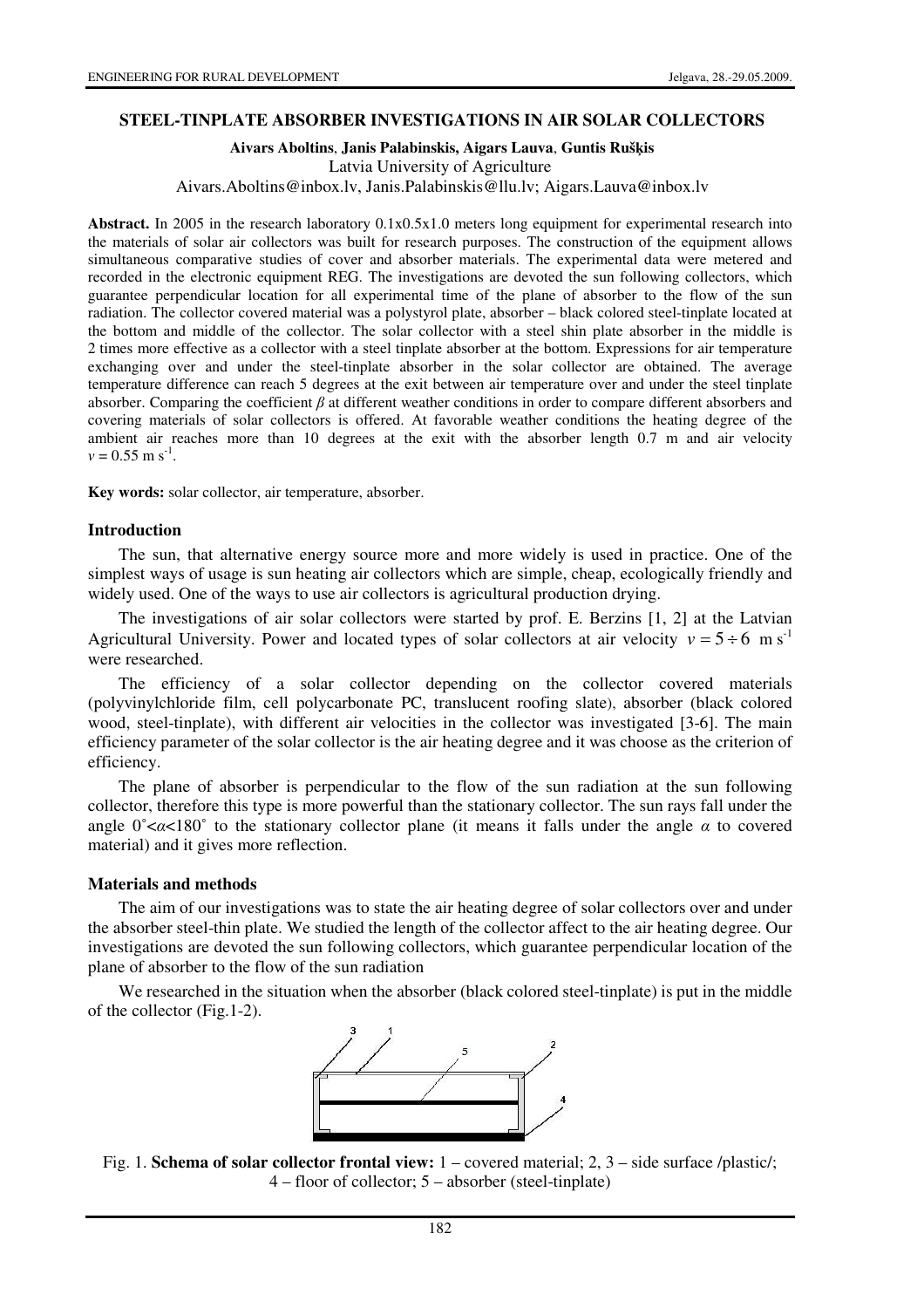In the experiments, the collector covered material was a polystyrol plate. This material has gained immense popularity due to such properties as safety, mechanical crashworthiness, translucence and high UV radiation stability.

In the laboratory a 0.1x0.5x1.0 meters long experimental solar collector was constructed for research into the properties of absorber materials. The air velocity at all experiments was  $v = 0.55$  m s<sup>-1</sup>. We tested the air temperature over and under the absorber correspondingly 30 cm from the inflow and outflow of the collector for the sun following collector (Fig. 2).



Fig. 2. **View of solar collector with steel-tinplate absorber in the middle** 

The experimental data are recorded by means of an electronic metering and recording equipment of temperature, radiation and lighting REG [7]. It is equipped with 16 temperature transducers and metering sensors of solar radiation and lighting. The reading time of the data was one minute.

## **Results and discussion**

This article continues the presented article [8]. Using the experimental results and statistical processing data we received a relation between the length of the collector, sun radiation to absorber plate and air temperature exchange in the collector. We got expressions for air temperature exchanging over and under the steel-thin plate absorber in the solar collector.

The temperature exchange ∆T **over** absorber can be expressed with the equation:

$$
\Delta T = 18.34 \cdot x - 25.8 \cdot x^2 + 0.01 \cdot R - 7.6 \times 10^{-6} R^2 + 0.025 \cdot x \cdot R - 3.2 \,, \tag{1}
$$

where  $x$  – length of collector (m);  $R$  – sun radiation W m<sup>-2</sup>.

The close connection of this expression shows the coefficient of determination  $\eta^2 = 0.98$  in the temperature increase domain ∆*T*∈(0; 18). The graphical interpretation of this expression is shown in Fig. 3.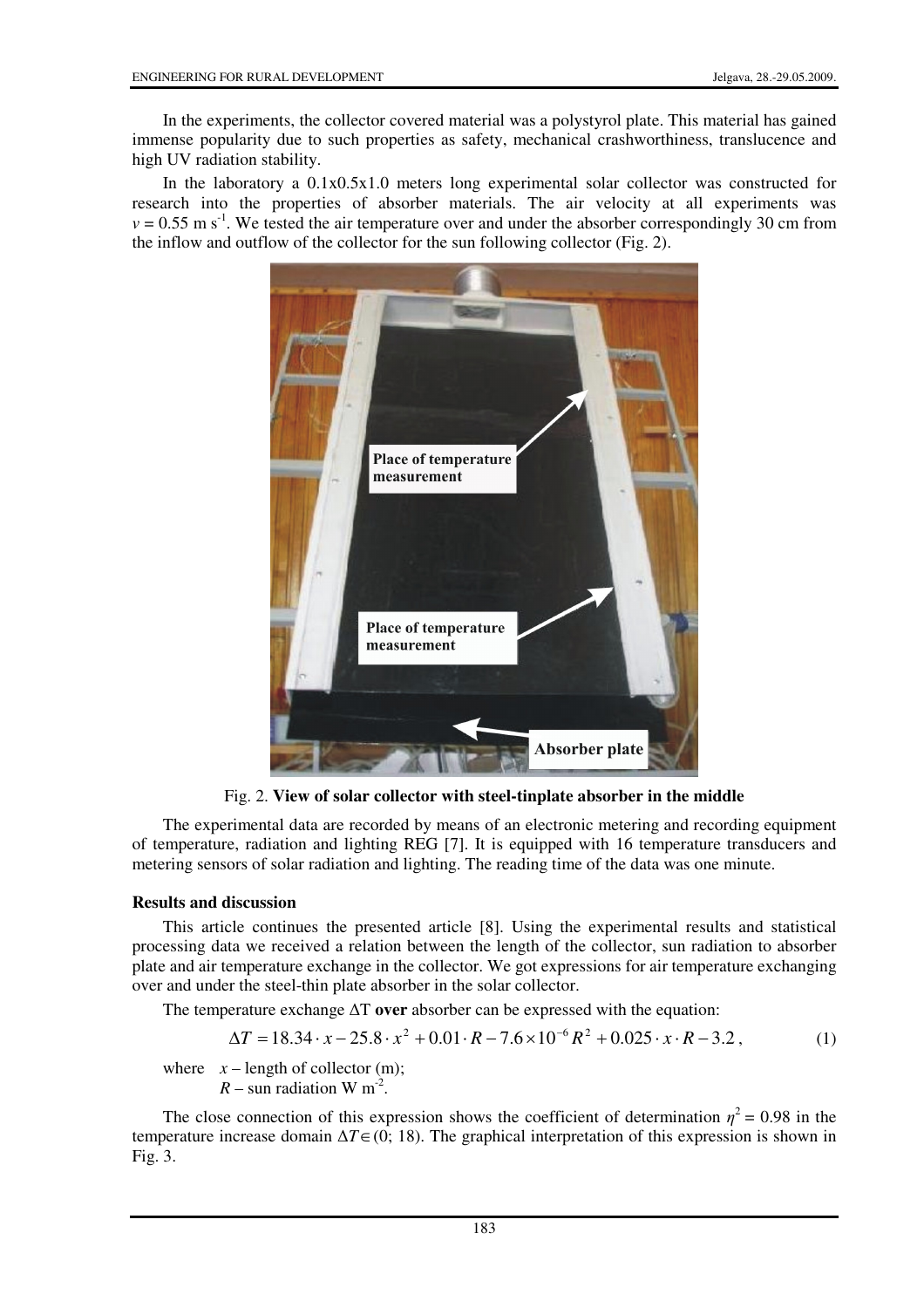

Fig. 3. **Contour plot of air temperature (over absorbent) increase dependence on length of collector and sun radiation** 

The temperature exchange ∆*T* under absorber (steel-tinplate) can be expressed with the equation (∆*T*∈(0; 10)):

$$
\Delta T = 4.96 \cdot x - 5.42 \cdot x^2 - 2.58 \times 10^{-3} R + 3.4 \times 10^{-6} R^2 + 0.012 \cdot x \cdot R + 0.11 , \qquad (2)
$$

with coefficient of determination  $\eta^2 = 0.97$ .

The visual interpretation of this expression (2) is shown in Fig. 4. as surface and as contour plot in Fig. 5. Every color corresponds to 2 degrees of temperature growth.



Fig. 4. **Surface plot of air temperature (under absorber) increase dependence on length of collector and radiation of sun**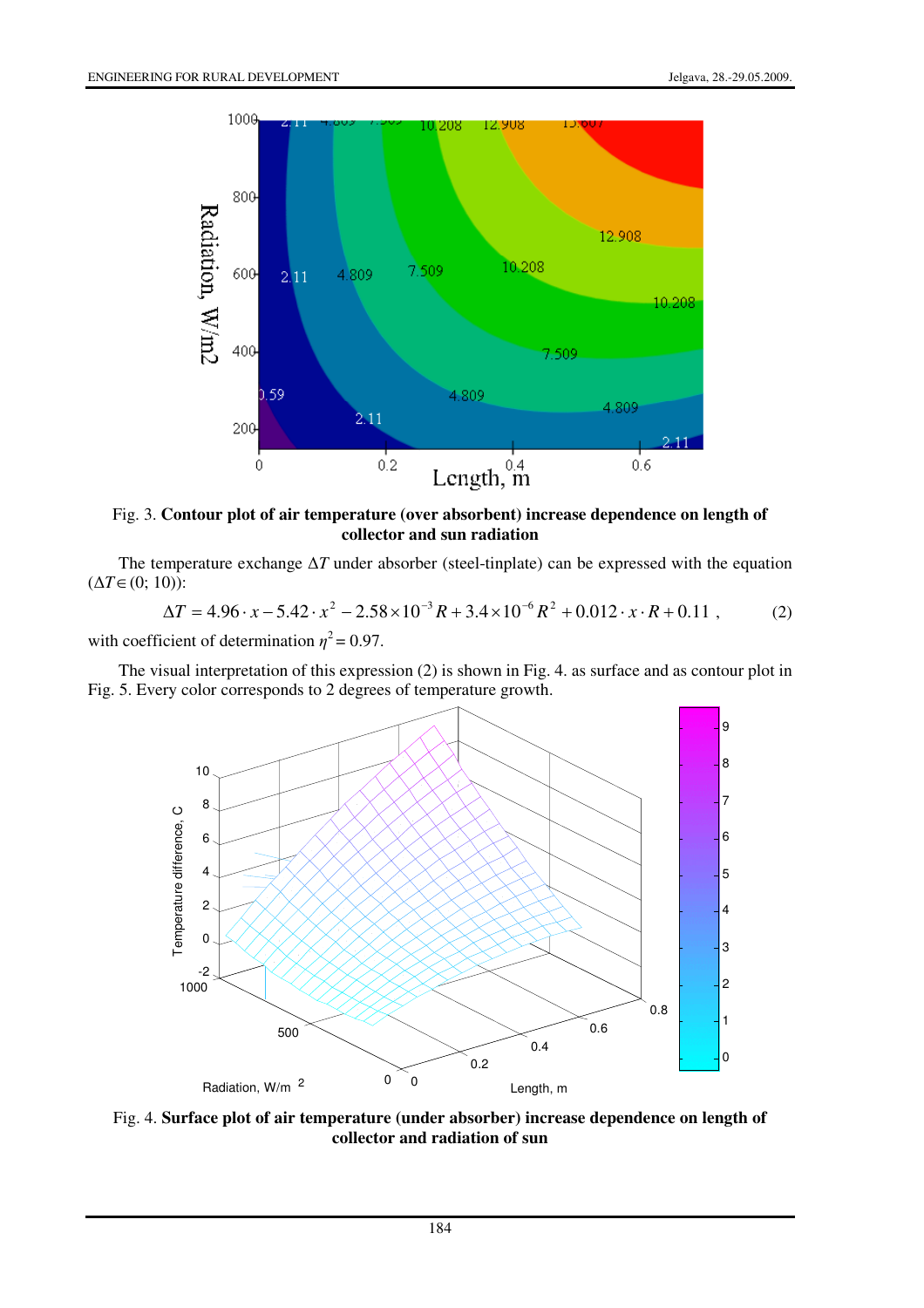

Fig. 5. **Contour lines of air temperature (under absorber) increase dependence on length of collector and radiation of sun** 

The amount of heat *Q* which we receive from the sun can be calculated:

$$
Q = c \cdot m \cdot \Delta T \tag{4}
$$

where *c* – heat capacity of air,  $c = 1.009$  ( $kJ \cdot kg^{-1} \cdot K^{-1}$ ); *m* – mass of heating air (kg),  $\Delta T$  – air heating degree (C°).

Let us assume that the solar collector works for 6 hours, the power of the fan 100  $m^3 h^{-1}$  (in our case), then the heat amount with the average air temperature grows for 10 degrees  $Q \approx 7810$  kJ.

The amount of heat which we get from different types of solar collectors is different. Larger amount of heat was obtained with absorber steel-tinplate at the middle by the sun following collector. The found amounts of heat at different types of collectors and absorbers are shown in Table 1.

The sun following collector approximately gives 1.4 times more energy than the stationary as shown in Table 1. The absorber of steel plate gives 2 times more amount of heat comparing with the absorber black colored wood.

Table 1

| Type of collector                                           | <b>Findings of amount of</b><br>heat in $6 h (kJ)$ |
|-------------------------------------------------------------|----------------------------------------------------|
| Stationary collector with black colored<br>wood absorber    | 2655                                               |
| Sun following collector with black colored<br>wood absorber | 3749                                               |
| Stationary collector with steel-shin plate<br>absorber      | 5467                                               |
| Sun following collector with steel-shin<br>plate absorber   | 7810                                               |

**Obtained amount of heat in solar collectors** 

The weather conditions are not equal in the experiments. There are different ambient air temperature, wind with different velocity, clouds etc. it is known that the air heating degree depends on the sun radiation, therefore we introduce the comparing coefficient  $\beta$  which characterizes different types of collectors and absorbers in different weather conditions: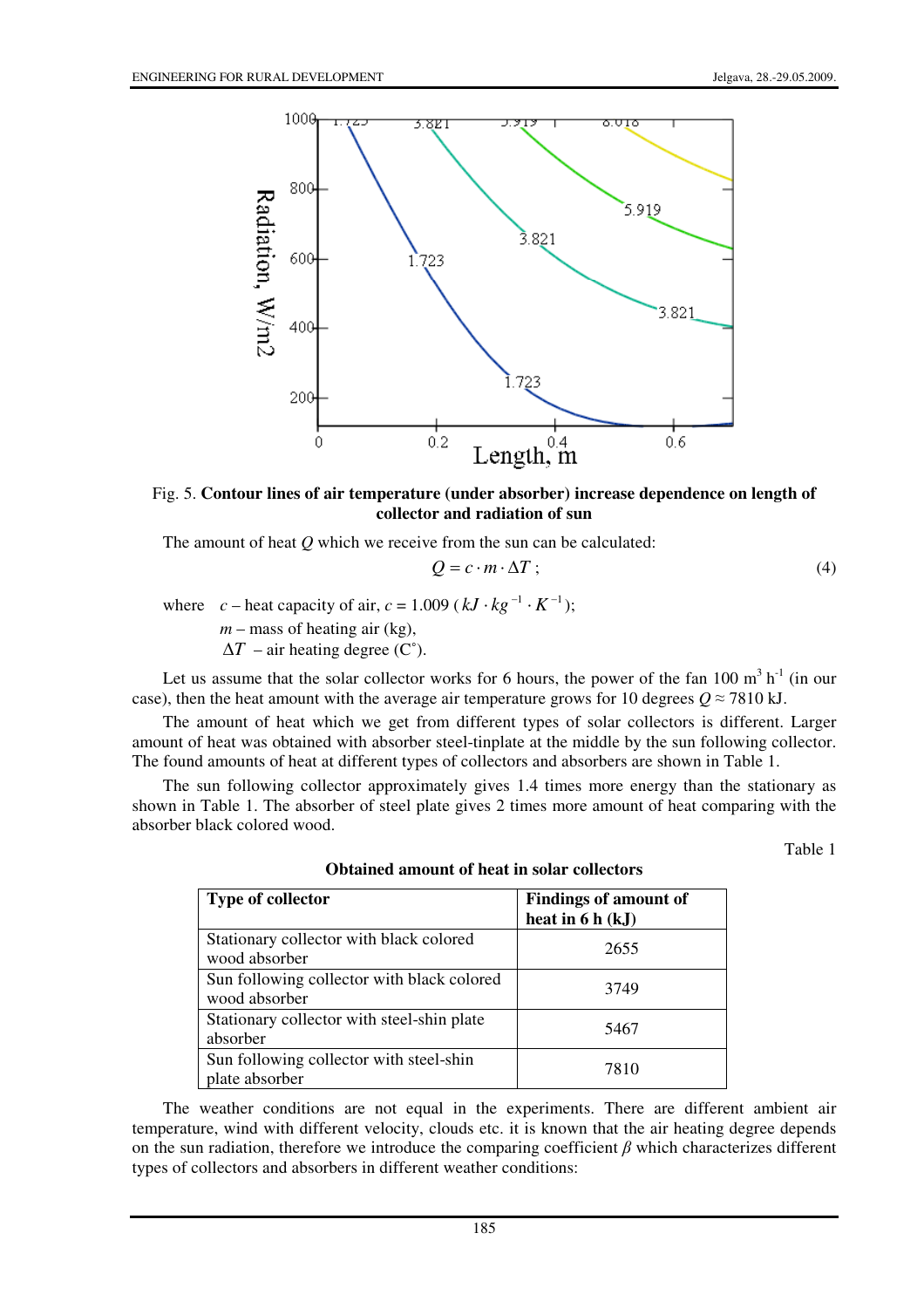$$
\beta = \Delta T / R_{\rm vid} \,, \tag{6}
$$

where ∑  $\sum_{i=1}$ = ∆  $\Delta T = \frac{n_{i=1}}{1 - m}$ *i i n*  $\sum_{i=1}$   $\sum_i$   $\sum_i$  *i Ta m T*  $T=\frac{n}{1-m}$ 1 1 1 increase of average air temperature versus average ambient air

temperature in experiment time;  $R_{\text{vid}}$  – average sun radiation in experiment time.

The values of differences of the comparing coefficient  $\beta$  at different weather conditions did not exceed 9 %; at majority it did not exceed 5 %. The calculation results (in our case) are shown in Table 2.

Table 2

# **Values of comparing coefficient** β

| <b>Type of collector</b>                                      | <b>Comparing coefficient</b><br>$\beta = \Delta T/R_{vid} \cdot 1000$ |
|---------------------------------------------------------------|-----------------------------------------------------------------------|
| Sun following collector with black colored wood absorber      | 4.47                                                                  |
| Stationary collector with steel-tinplate absorber (bottom)    | 4.55                                                                  |
| Sun following collector with steel-tinplate absorber (bottom) | 5.55                                                                  |
| Stationary collector with steel-tinplate absorber (middle)    | 8.61                                                                  |
| Sun following collector with steel-tinplate absorber (middle) | 11.90                                                                 |

The sun following collector with steel-tinplate absorber is about 3 times more effective as the sun following collector with black colored wood absorber as shown in Table 2. The sun following collectors are approximately 30 % effective as stationary operated for 6 hours.

## **Conclusions**

- 1. Sun following collectors are approximately 30 % effective as the same type of stationary collectors in operation time 6 hours.
- 2. The solar collector with tinplate absorber in the middle is 2 times more effective as the collector with tinplate absorber at the bottom.
- 3. The average temperature difference can reach 5 degrees at the exist between air temperature over and under the steel-tinplate absorber.
- 4. It is preferable to use the comparing coefficient  $\beta$  at different weather conditions in order to compare different absorbers and covering materials of solar collectors.
- 5. Air solar collectors due to their physical and mechanical properties are suitable to be used in Latvia for agricultural purposes. At favorable weather conditions the heating degree of ambient air reaches more than 10 degrees at the exit with the absorber length 0.7 m and air velocity  $v = 0.55$  m/s.

## **References**

- 1. Bērziņš, E., Immermanis, E., Lukevics, E.. Gaisa uzsildes saules kolektora maketa izmēģināšanas rezultāti. (The results of investigations of model of air solar collector) LLU Raksti, (1998), Nr 16 (293), 54-57. (in Latvian)
- 2. Эгилс Иммэрманис, Эдвинс Берзиньш. Результаты исследования солнечного воздухонагревательного коллектора. (The results of investigations of model of air solar collector) LŽŪ Universiteto mokslo darbai (2000), 5(1), стр. 175 -182 (in Russian)
- 3. A.Lauva, A. Aboltins, J. Palabinskis, N. Karpova-Sadigova Comparative studies of the solar material collector //Proceedings of the 5th International Scientific Conference "Engineering for Rural Development "18-19 May (2006) – Jelgava, p.90-94 (ISSN 1691-3043)
- 4. A.Aboltins, J.Palabinskis, A.Lauva, J.Skujans, U.Iljins. The material investigations of solar collector // Proceedings of the 6th International Scientific Conference "Engineering for Rural Development " 24-25 May (2007) – Jelgava, 18-23 pp